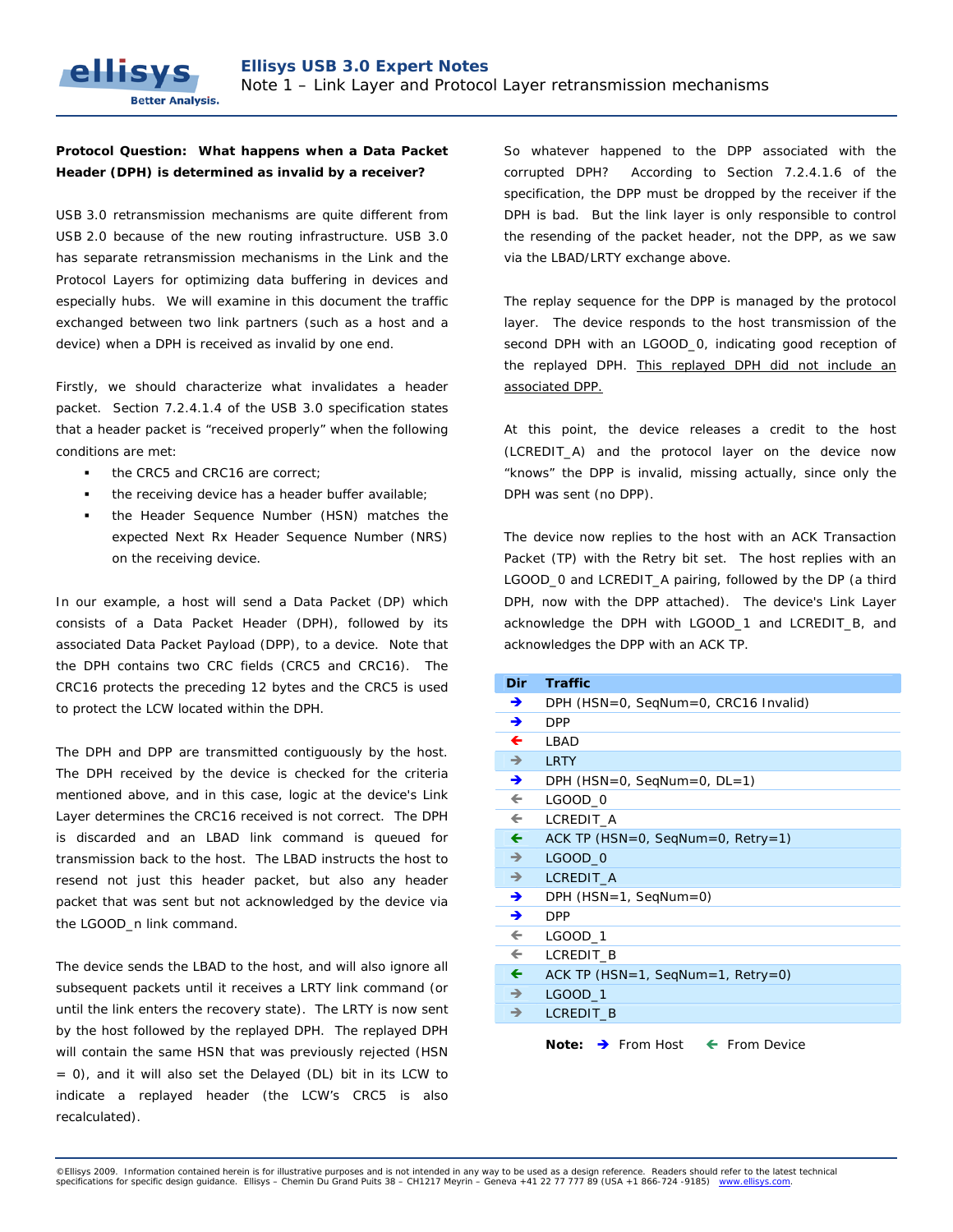To summarize this sequence, the DPH is sent three times. The first was corrupt, the second was a replay, but without the DPP attached, and the third precedes the replayed DPP. The link layer managed the corrupt DPH and replay of the DPH, while the protocol layer managed the replay of the DPP. Annex B below represents the same retransmission as above, but involving Host, a Hub and a Device.

Note that there are other possibilities to the sequences described here, for example a recovery sequence will have certain effects not described here as will sequences involving multiple DPs and certain issues resulting in timeout conditions, corrupt link commands, etc. This example simplifies and streamlines things somewhat in order to focus on the effects of a bad CRC in the DPH. As always, refer to the specification for the final word.

## **Summary Resources Resources Resources**

To see this sequence in the Ellisys EX280A SuperSpeed USB 3.0 protocol analyzer viewer application, please visit: [www.ellisys.com/technology/ellisys\\_usb30\\_note1.u30t](http://www.ellisys.com/technology/ellisys_usb30_note1.u30t)

To understand how to manage this sequence using the Ellisys EX280G SuperSpeed USB 3.0 protocol generator, please see: [www.ellisys.com/technology/ellisys\\_usb30\\_note1.u30s](http://www.ellisys.com/technology/ellisys_usb30_note1.u30s)

The latest version of this document is available online at: [www.ellisys.com/technology/ellisys\\_usb30\\_note1.pdf](http://www.ellisys.com/technology/ellisys_usb30_note1.pdf) 





**Analyzer:** The EX280 Analyzer captures the sequence, and illustrates it in the USB 3.0 Overview as well as the Instant Timing view. Note that the first replayed DP Header is flagged by the analyzer with a "Yes" in the "Payload Packet Missing" field (a fly-over in this DPH also indicates the missing DPP). Two sets of cursors in the Instant Timing view show the time consumed for the entire sequence (2.056 us) as well as the time between the first replayed DPH and the following ACK TP from the device (432 ns). The CRC-16 error is visible in the Details view, the USB 3.0 Overview, and in the Instant Timing view.



**Generator:** The EX280 Generator is able to create this test case. In this case, the Generator emulates the host, sending the invalid DPH CRC-16 to a device (note that the Generator can also work in a "hub" mode to handle both host and device activities, which is helpful in testing scripts). In the screenshot above, the DPH is corrupted with the invlaid CRC-16 by temporarily turning off the Generator's CRC Auto-Compute function to enable the transmission of an invalid CRC-16.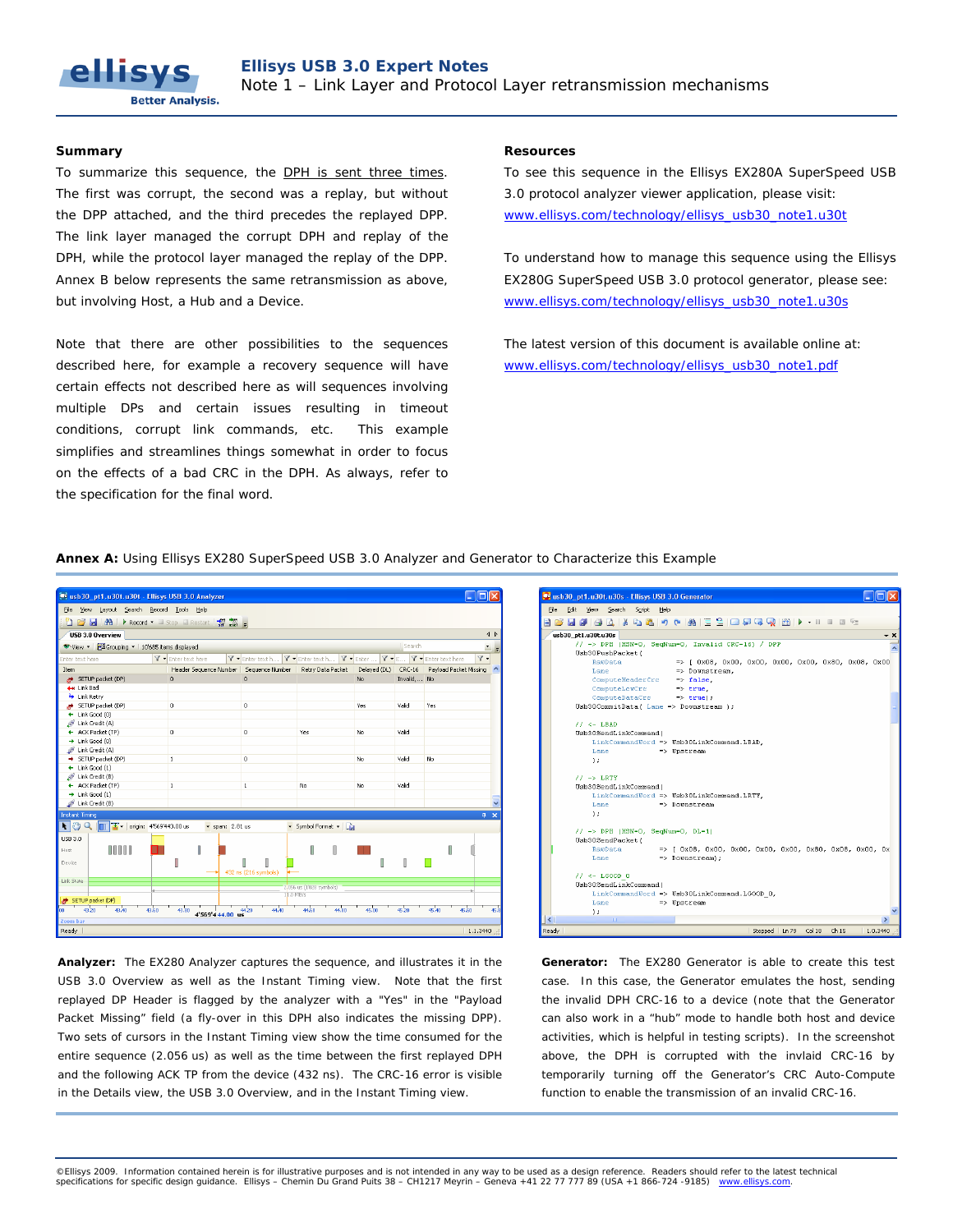

## **Annex B:** Same retransmission as above, but involving a Host, a Hub and a Device

| Host         | <b>Hub</b>   | <b>Dev</b> | <b>Traffic</b>                       |
|--------------|--------------|------------|--------------------------------------|
| →            |              |            | DPH (HSN=0, SegNum=0, CRC16 OK)      |
| →            |              |            | <b>DPP</b>                           |
| $\leftarrow$ |              |            | LGOOD_0                              |
|              | →            |            | DPH (HSN=0, SeqNum=0, CRC16 Invalid) |
|              | →            |            | <b>DPP</b>                           |
|              | ←            |            | LBAD                                 |
|              | →            |            | <b>LRTY</b>                          |
|              | →            |            | DPH (HSN=0, SeqNum=0, DL=1)          |
|              | $\leftarrow$ |            | LGOOD_0                              |
| $\leftarrow$ |              |            | LCREDIT_A                            |
|              | $\leftarrow$ |            | LCREDIT_A                            |
|              | ←            |            | ACK TP (HSN=0, SeqNum=0, Retry=1)    |
|              | →            |            | LGOOD_0                              |
| ←            |              |            | ACK TP (HSN=0, SeqNum=0, Retry=1)    |
| →            |              |            | LGOOD_0                              |
|              | →            |            | LCREDIT_A                            |
| →            |              |            | LCREDIT_A                            |
| →            |              |            | DPH $(HSN=1, SeqNum=0)$              |
| →            |              |            | <b>DPP</b>                           |
| $\leftarrow$ |              |            | LGOOD_1                              |
|              | →            |            | DPH $(HSN=1, SeqNum=0)$              |
|              | →            |            | <b>DPP</b>                           |
|              | $\leftarrow$ |            | LGOOD_1                              |
|              | $\leftarrow$ |            | LCREDIT_B                            |
| $\leftarrow$ |              |            | LCREDIT_B                            |
|              | ←            |            | ACK TP (HSN=1, SeqNum=1, Retry=0)    |
|              | →            |            | LGOOD_1                              |
| $\leftarrow$ |              |            | ACK TP (HSN=1, SeqNum=1, Retry=0)    |
| →            |              |            | LGOOD_1                              |
|              | →            |            | LCREDIT_B                            |
| →            |              |            | LCREDIT_B                            |